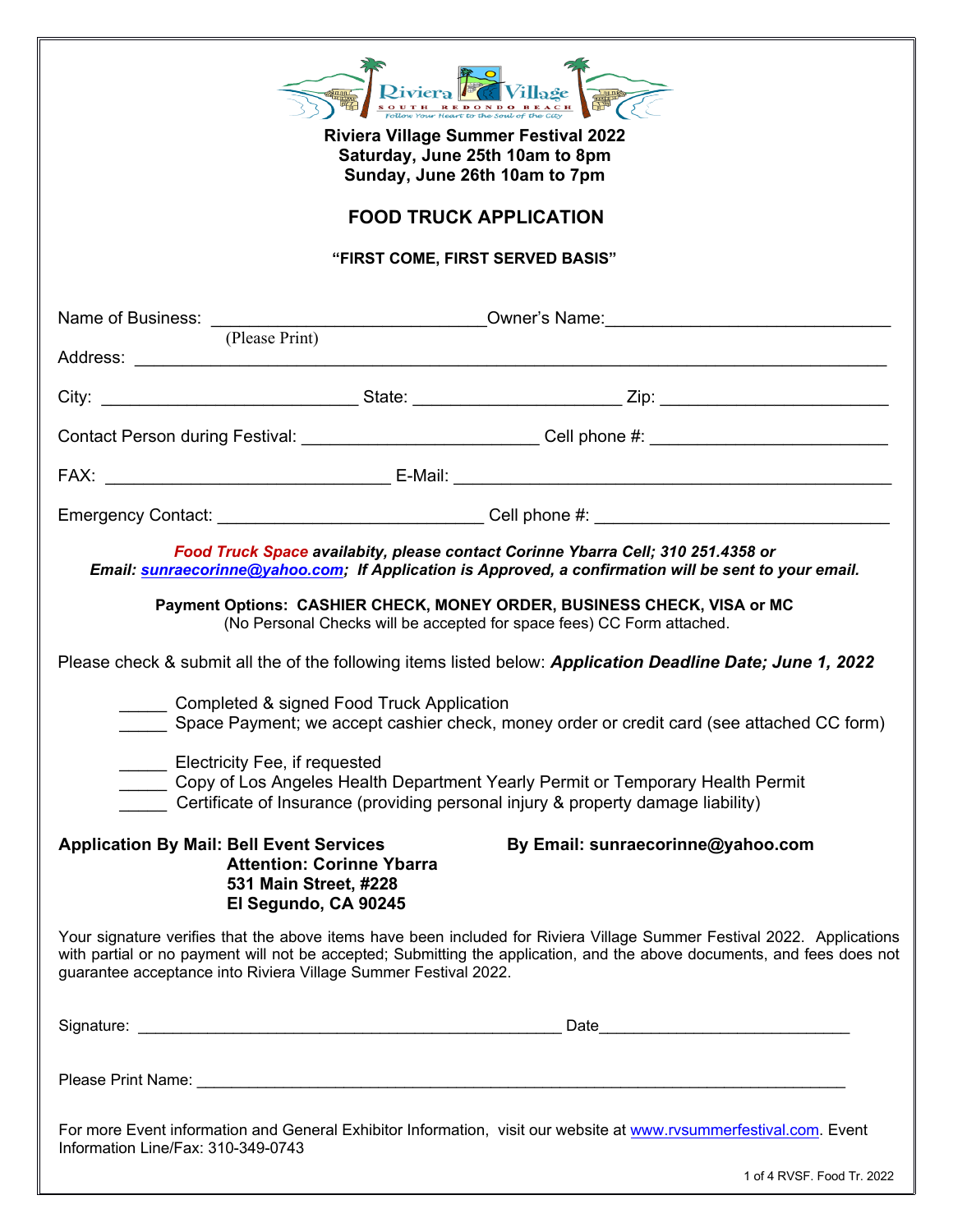## **Riviera Village Summer Festival 2022**

**FOOD TRUCK APPLICATION**

| <b>ITEMS</b>                              | <b>QUANITY</b> | <b>COST</b> |
|-------------------------------------------|----------------|-------------|
|                                           |                |             |
| Space Fee                                 |                | \$650       |
|                                           |                |             |
| Electricity of 110/20 Amps                |                | \$70.00     |
| Additional Plug-In of 110 Volts/20 Amps   |                | \$25.00     |
| Electricity of 220 Volts/30 Amps          |                | \$110.00    |
| Electricity of 220 Volts/50 Amps          |                | \$120.00    |
| Additional Rentals available upon request |                | <b>TBD</b>  |
| <b>TOTAL QUANITY &amp; FEES</b>           |                | S           |

## *\*Applications with partial or no payment will not be accepted Application Deadline Date June 1, 2022. Late Fee \$70.00 after June 1, 2022.*

**I HAVE PROVIDED PROOF OF LIABILITY INSURANCE WITH THIS APPLICATION** 

Please provide a Certificate of Insurance providing personal injury and property damage liability insurance with a minimum coverage of \$1 Million combined single limit coverage. The certificate must name the following business / organization and their officers, employees and agents as additional insured; **Bell Event Services, The Riviera Village Association, The City of Redondo Beach, their Officers, Agents and employees; 531 Main Street, #228 El Segundo, CA 90245.**

Signature:  $\Box$ 

In submitting this Application, I agree to abide by the rules and conditions governing Riviera Village Summer Festival as stated in the enclosed, and hereby declare that all the items to be sold are listed below.

## **PLEASE INCLUDE COMPLETE MENU**

**\_\_\_\_\_\_\_\_\_\_\_\_\_\_\_\_\_\_\_\_\_\_\_\_\_\_\_\_\_\_\_\_\_\_\_\_\_\_\_\_\_\_\_\_\_\_\_\_\_\_\_\_\_\_\_\_\_\_\_\_\_\_\_\_\_\_\_\_\_\_\_\_\_\_\_\_\_\_\_\_\_\_\_\_\_\_\_\_\_\_\_\_\_\_\_\_**

**\_\_\_\_\_\_\_\_\_\_\_\_\_\_\_\_\_\_\_\_\_\_\_\_\_\_\_\_\_\_\_\_\_\_\_\_\_\_\_\_\_\_\_\_\_\_\_\_\_\_\_\_\_\_\_\_\_\_\_\_\_\_\_\_\_\_\_\_\_\_\_\_\_\_\_\_\_\_\_\_\_\_\_\_\_\_\_\_\_\_\_\_\_\_\_\_**

**\_\_\_\_\_\_\_\_\_\_\_\_\_\_\_\_\_\_\_\_\_\_\_\_\_\_\_\_\_\_\_\_\_\_\_\_\_\_\_\_\_\_\_\_\_\_\_\_\_\_\_\_\_\_\_\_\_\_\_\_\_\_\_\_\_\_\_\_\_\_\_\_\_\_\_\_\_\_\_\_\_\_\_\_\_\_\_\_\_\_\_\_\_\_\_\_**

**\_\_\_\_\_\_\_\_\_\_\_\_\_\_\_\_\_\_\_\_\_\_\_\_\_\_\_\_\_\_\_\_\_\_\_\_\_\_\_\_\_\_\_\_\_\_\_\_\_\_\_\_\_\_\_\_\_\_\_\_\_\_\_\_\_\_\_\_\_\_\_\_\_\_\_\_\_\_\_\_\_\_\_\_\_\_\_\_\_\_\_\_\_\_\_\_**

**\_\_\_\_\_\_\_\_\_\_\_\_\_\_\_\_\_\_\_\_\_\_\_\_\_\_\_\_\_\_\_\_\_\_\_\_\_\_\_\_\_\_\_\_\_\_\_\_\_\_\_\_\_\_\_\_\_\_\_\_\_\_\_\_\_\_\_\_\_\_\_\_\_\_\_\_\_\_\_\_\_\_\_\_\_\_\_\_\_\_\_\_\_\_\_\_**

NOTE: You will not be allowed to sell food items that are not pre-approved in above menu. Festival Staff will be monitoring food booths throughout the event. If you are found selling unapproved food items you will be fined \$50.00 per food item and food item will be removed immediately from your menu.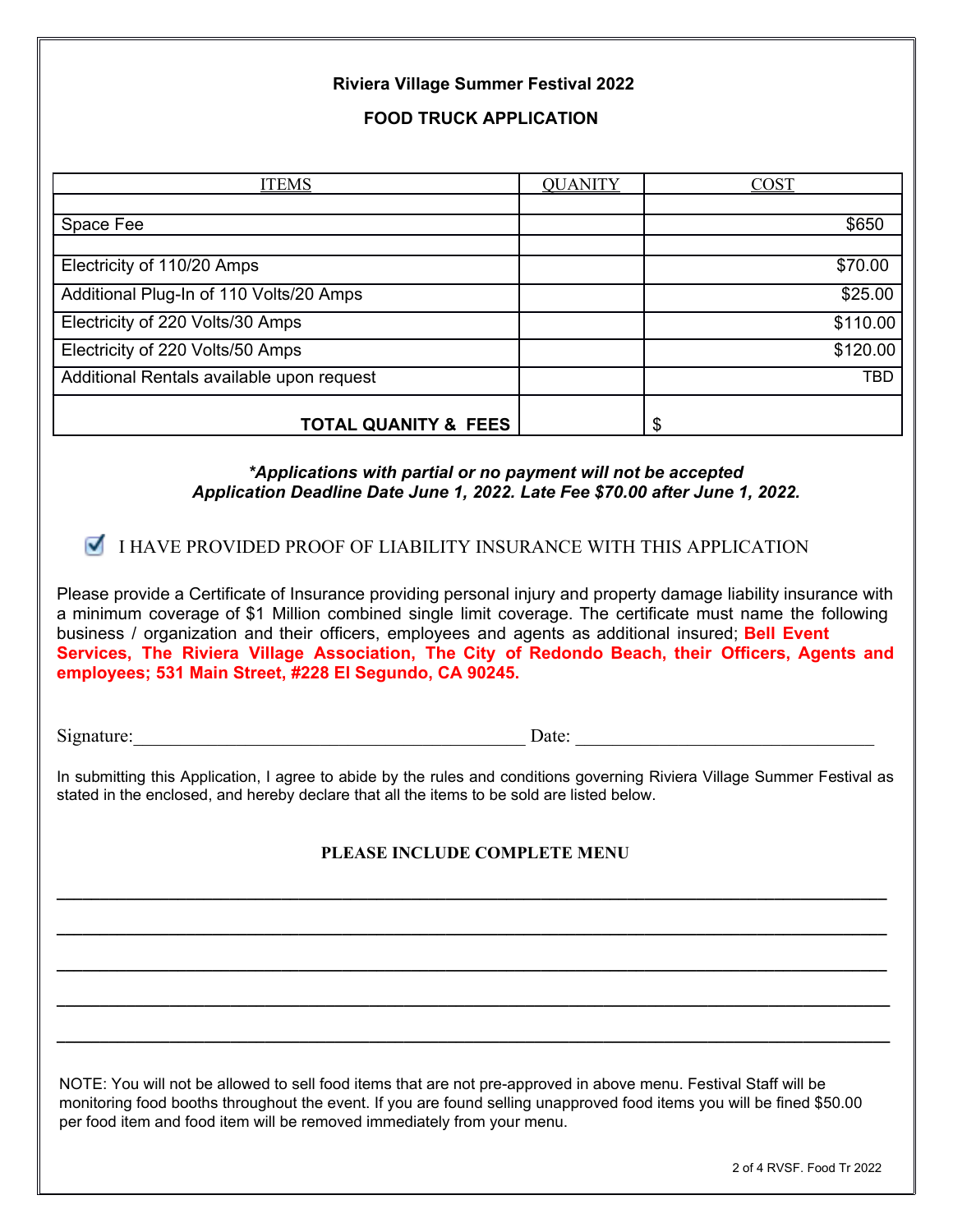## **Riviera Village Summer Festival 2022 FOOD TRUCK TERMS AND CONDITIONS**

- 1. All Food Truck Vendors are required to remain open for sales during all show hours, no exceptions.
- 2. Only pre-approved items may be sold. No last minute additions without approval.
- 3. Riviera Village Association member restaurants or food merchants will only be allowed to sell items regularly offered for sale in their establishment. No exceptions.
- 4. The Food Truck vendor or organization that has applied for the space must staff truck. Please include Names/phone number on application.
- 5. Participants are responsible for Set-Up, Clean-Up, and Security of their own space.
- 6. All Food Trucks MUST comply with Los Angeles County Health Department regulations and must include copy of permit with application. A valid Health Department Permit must be display prominently in windshield. The Health Department strictly enforces this rule.
- 7. All Food Trucks must have a hand wash set up including hand soap or disinfectant, paper towels, and water container with bucket for gray water.
- 8. Proof of liability insurance is required for participation in the Riviera Village Summer Festival 2022. Please include proof with this application. NO INSURANCE, NO ADMITTANCE.
- 9. Food Trucks MUST comply with all Fire Codes and have a minimum of (1) 2A10BC CERTIFIED FIRE EXTINGUISHER in Unit, per Redondo Beach Fire Department.
- 10.SPACES WILL BE ASSIGNED UPON ARRIVAL. PLEASE DO NOT REMOVE YOUR SPACE INDICATOR TAPE OR CHANGE NAME ON TAPE. NO EXCEPTIONS without permission of the Bell Event Services staff.
- 11.Alcoholic Beverages are prohibited in booths, trucks and attractions. Consumption of alcohol before or during the show hours by food vendor, participants and all staff members is prohibited.
- 12.No drug or alcohol related items to be sold or brought onto the Riviera Village premises. There is a zero tolerance for this condition. A violation of this condition will result in immediate removal from the show and NO refund will be given.
- 13.No dogs or pets of any kind are allowed in food area or in any food trucks.
- 14.REFUND POLICY: No refunds due to bad weather, terrorism, or acts of God. Refunds will be made ONLY if a written request is received three weeks prior to the event. A cancellation fee of \$100 will be deducted from all refund checks.

Signature: etc. and the set of the set of the set of the set of the set of the set of the set of the set of the set of the set of the set of the set of the set of the set of the set of the set of the set of the set of the

*YOUR SIGNATURE INDICATES THAT YOU HAVE READ AND UNDERSTAND ALL THE TERMS AND CONDITIONS OF THIS APPLICATION LISTED ABOVE.*

3 of 4 RVSF. Food Tr. 2022